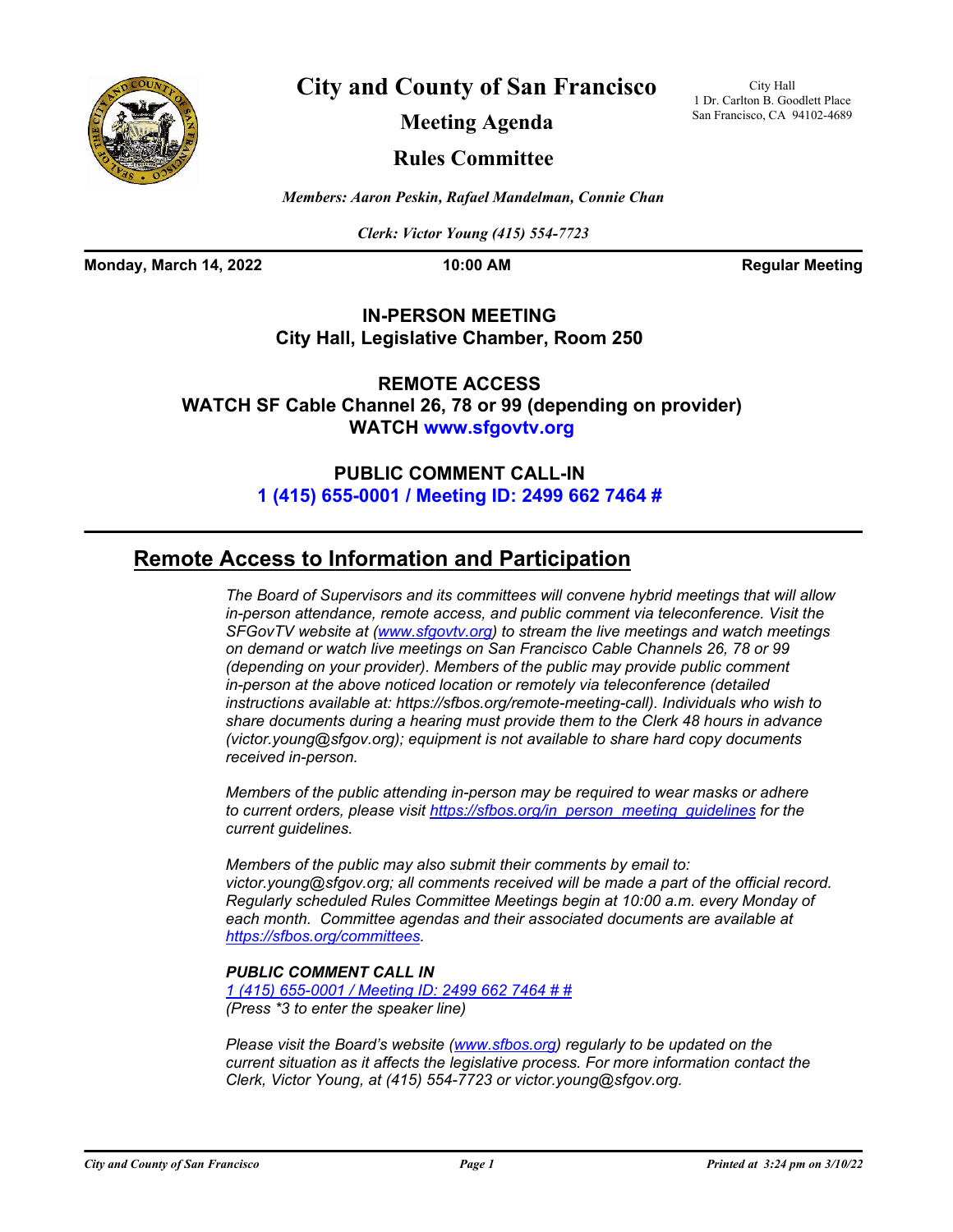# **ROLL CALL AND ANNOUNCEMENTS**

# **COMMUNICATION**

# **AGENDA CHANGES**

# **REGULAR AGENDA**

### **1. [220225](http://sfgov.legistar.com/gateway.aspx?m=l&id=38420) [Mayoral Reappointment, Municipal Transportation Agency Board of Directors - Stephanie Cajina]**

Motion approving/rejecting the Mayor's nomination for the reappointment of Stephanie Cajina to the Municipal Transportation Agency Board of Directors, for a term ending March 1, 2026. (Clerk of the Board)

(Charter, Section 8A.102(a), provides that the Board of Supervisors shall confirm the Mayor's appointment by a majority (six votes) of the Board of Supervisors, with no timeframe to confirm specified. Transmittal Date: March 1, 2022.)

3/2/22; RECEIVED AND ASSIGNED to the Rules Committee.

### **2. [220226](http://sfgov.legistar.com/gateway.aspx?m=l&id=38421) [Mayoral Reappointment, Municipal Transportation Agency Board of Directors - Gwyneth Borden]**

Motion approving/rejecting the Mayor's nomination for the reappointment of Gwyneth Borden to the Municipal Transportation Agency Board of Directors, for a term ending March 1, 2026. (Clerk of the Board)

(Charter, Section 8A.102(a), provides that the Board of Supervisors shall confirm the Mayor's appointment by a majority (six votes) of the Board of Supervisors, with no timeframe to confirm specified. Transmittal Date: March 1, 2022.)

3/2/22; RECEIVED AND ASSIGNED to the Rules Committee.

#### **3. [220192](http://sfgov.legistar.com/gateway.aspx?m=l&id=38387) [Presidential Appointment, Planning Commission - Gabriella Ruiz]**

Motion approving/rejecting the President of the Board of Supervisors Shamann Walton's nomination of Gabriella Ruiz to the Planning Commission, for the unexpired portion of the term ending July 1, 2022, and additionally the next term beginning July 2, 2022 and ending July 1, 2026. (Clerk of the Board)

(Charter, Section 4.105, provides that this nomination is subject to approval by the Board of Supervisors and shall be the subject of a public hearing and vote within 60 days from the date the nomination is transmitted to the Clerk of the Board. If the Board fails to act on the nomination within 60 days from the date the nomination is transmitted to the Clerk, then the nominee shall be deemed approved. Transmittal date: February 28, 2022.)

3/2/22; RECEIVED AND ASSIGNED to the Rules Committee.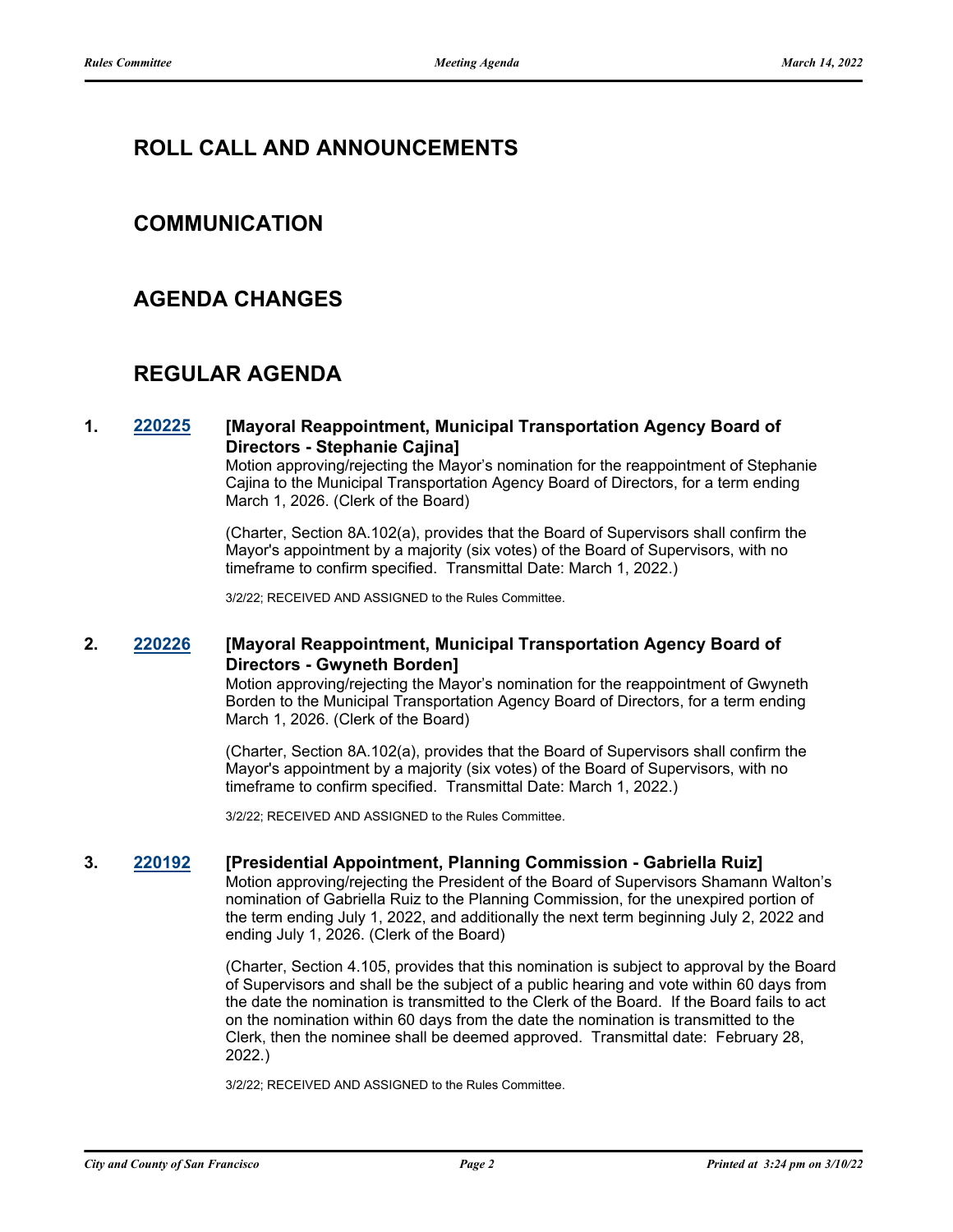### **4. [220254](http://sfgov.legistar.com/gateway.aspx?m=l&id=38446) [Appointments, Citizen's Committee on Community Development]**

Hearing to consider appointing two members, terms ending February 23, 2023, to the Citizen's Committee on Community Development. (Clerk of the Board)

Seat 1, succeeding Emma Kelsey, term expired, should reflect and advance the concerns and needs of low-income neighborhoods and/or communities in the City and not be employed or serve on the governing body of any entity that has a Community Development Block Grant or Emergency Shelter Grant application pending with the City, for the unexpired portion of a two-year term ending February 23, 2023.

 Seat 2, succeeding Clinton Loftman, term expired, should reflect and advance the concerns and needs of low-income neighborhoods and/or communities in the City and not be employed or serve on the governing body of any entity that has a Community Development Block Grant or Emergency Shelter Grant application pending with the City, for the unexpired portion of a two-year term ending February 23, 2023.

3/9/22; RECEIVED AND ASSIGNED to the Rules Committee.

*2 seats / 2 applicants*

*Azalea Renfield, seat 1 and 2 Clinton Loftman, seat 2*

# **ADJOURNMENT**

*NOTE: Pursuant to Government Code Section 65009, the following notice is hereby given: if you challenge, in court, the general plan amendments or planning code and zoning map amendments described above, you may be limited to raising only those issues you or someone else raised at the public hearing described in this notice, or in written correspondence delivered to the Board of Supervisors at, or prior to, the public hearing.*

# **LEGISLATION UNDER THE 30-DAY RULE**

*NOTE: The following legislation will not be considered at this meeting. Board Rule 3.22 provides that when an Ordinance or Resolution is introduced which would CREATE OR REVISE MAJOR CITY POLICY, the Committee to which the legislation is assigned shall not consider the legislation until at least thirty days after the date of introduction. The provisions of this rule shall not apply to the routine operations of the departments of the City or when a legal time limit controls the hearing timing. In general, the rule shall not apply to hearings to consider subject matter when no legislation has been presented, nor shall the rule apply to resolutions which simply URGE action to be taken.*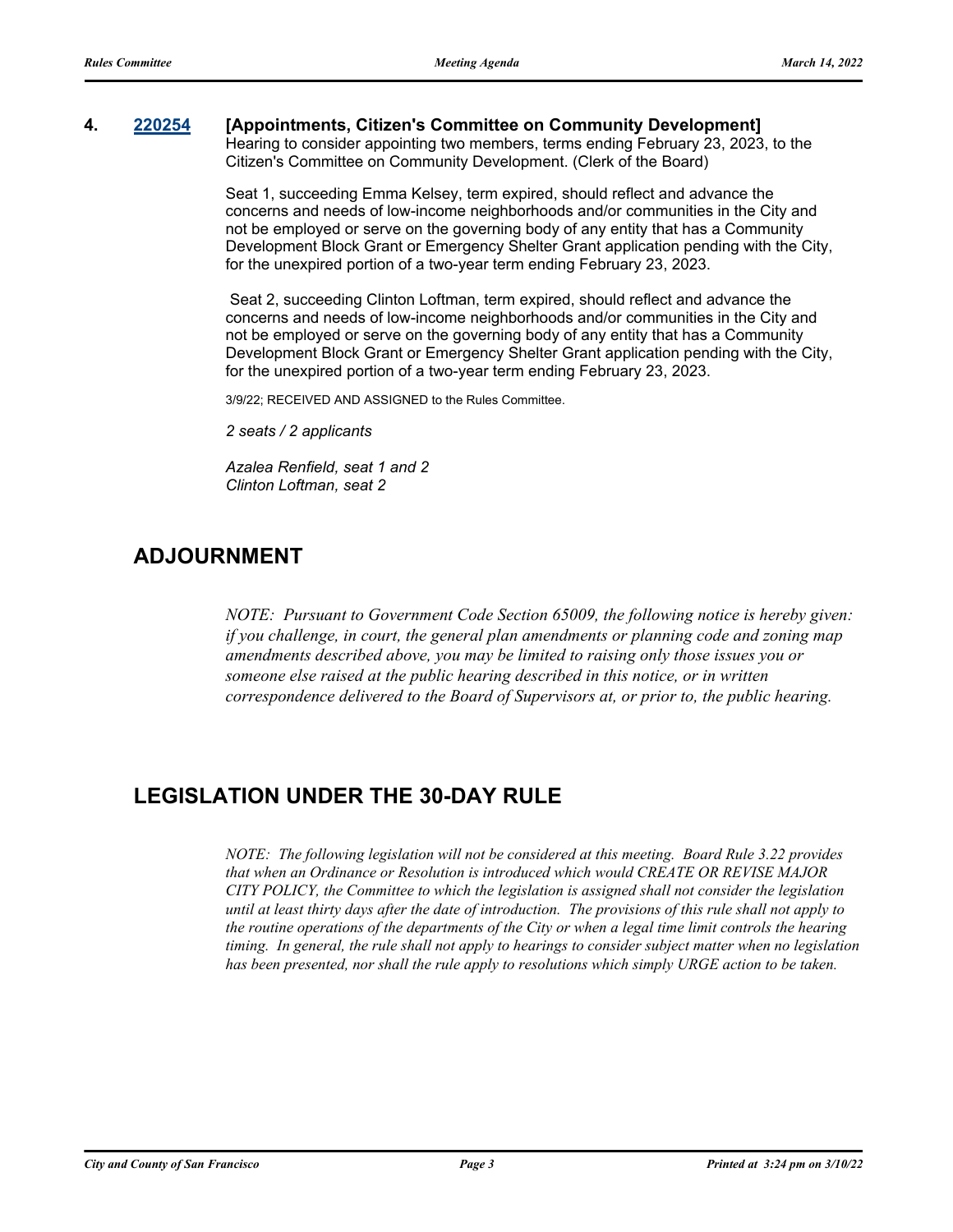## **[220199](http://sfgov.legistar.com/gateway.aspx?m=l&id=38394) [Administrative, Police Codes - Ban on Gas-Powered Landscaping Equipment]**

#### **Sponsors: Melgar; Chan, Mar, Stefani and Haney**

Ordinance amending the Administrative Code and Police Code to 1) prohibit the City from using, or contracting for the use of, gas-powered landscaping equipment to perform a City function starting January 1, 2024, with temporary waivers for City departments that document to the satisfaction of the Director of the Department of the Environment ("Department") the unavailability of needed technology to replace such equipment; 2) prohibit the use of gas-powered landscaping equipment in the City starting January 1, 2026, and penalize property owners and business owners and managers that violate that prohibition; 3) establish a buy-back program to assist owners of such equipment in transitioning away from its use; 4) require that the Department conduct a public education campaign regarding the gas-powered landscaping equipment ban and the buy-back program; 5) establish a fund to receive penalties collected for violation of the ban and other monies, to use for purchases of equipment for City departments to replace gas-powered landscaping equipment, for the buy-back program, for safe disposal of gas-powered landscaping equipment, and/or to fund the Department's public education campaign; and 6) designate the Department to administer and enforce the Ordinance.

(Fiscal Impact; No Budget and Legislative Analyst Report)

3/1/22; ASSIGNED UNDER 30 DAY RULE to the Rules Committee.

3/7/22; REFERRED TO DEPARTMENT.

## **[220240](http://sfgov.legistar.com/gateway.aspx?m=l&id=38432) [Administrative Code - Community Policing Plans and Foot and Bike Patrols]**

#### **Sponsors: Mar; Walton**

Ordinance amending the Administrative Code to require the Police Department to create a Community Policing Plan ("CPP") at each district police station, that, among other strategies, incorporates a foot and bike patrol deployment, and also includes a community process for eliciting input; and to require the public posting of the CPPs with a yearly update.

3/8/22; ASSIGNED UNDER 30 DAY RULE to the Rules Committee.

### **[220242](http://sfgov.legistar.com/gateway.aspx?m=l&id=38434) [Administrative Code - Limits on Storage and Use of DNA Profiles] Sponsors: Ronen; Walton**

Ordinance amending the Administrative Code to prohibit the Police Department or other City departments from uploading or storing DNA profiles known to belong to crime victims ("Victim DNA Profiles") in any City DNA database that is not subject to the federal and state rules governing Combined DNA Index Systems ("CODIS") databases ("Non-CODIS DNA Databases"), and from storing DNA profiles obtained from crime scene evidence ("Evidentiary DNA Profiles") in any Non-CODIS DNA Database for longer than 60 days; to require that, by July 1, 2022, or 15 days after the effective date of this Ordinance, the Police Department purge from Non-CODIS DNA Databases Evidentiary DNA Profiles stored for longer than 60 days and Victim DNA Profiles stored for any length of time; and to limit the Police Department and other City departments to using Non-CODIS DNA Databases only for quality assurance purposes, and not for any investigative purposes.

3/8/22; ASSIGNED UNDER 30 DAY RULE to the Rules Committee.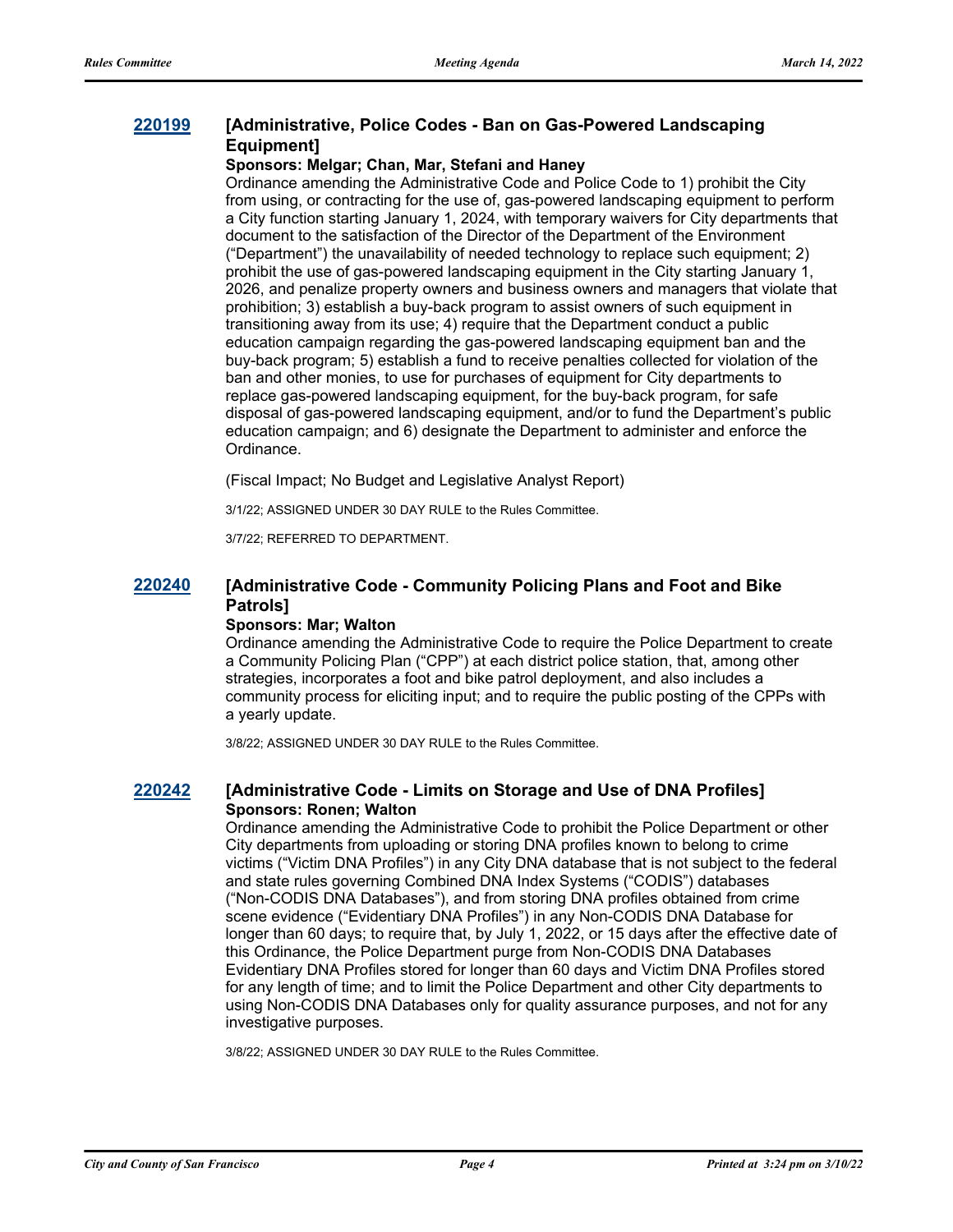#### **Agenda Item Information**

Each item on the Consent or Regular agenda may include the following documents:

1) Legislation

2) Budget and Legislative Analyst report

3) Department or Agency cover letter and/or report

4) Public correspondence

These items are available for review at City Hall, 1 Dr. Carlton B. Goodlett Place, Room 244, Reception Desk or at https://sfbos.org/legislative-research-center-lrc.

#### **Meeting Procedures**

The Board of Supervisors is the legislative body of the City and County of San Francisco. The Board has several standing committees where legislation is the subject of hearings at which members of the public are urged to testify. The full Board does not hold a second public hearing on measures which have been heard in committee.

Board procedures do not permit: 1) persons in the audience to vocally express support or opposition to statements by Supervisors or by other persons testifying; 2) ringing and use of cell phones, pagers, and similar sound-producing electronic devices; 3) bringing in or displaying signs in the meeting room; and 4) standing in the meeting room. Each member of the public will be allotted the same maximum number of minutes to speak as set by the President or Chair at the beginning of each item or public comment, excluding City representatives; except that public speakers using interpretation assistance will be allowed to testify for twice the amount of the public testimony time limit. If simultaneous interpretation services are used, speakers will be governed by the public testimony time limit applied to speakers not requesting interpretation assistance. Members of the public who want a document displayed should provide in advance of the meeting to the Clerk of the Board (bos.legislation@sfgov.org), clearly state such during testimony, and subsequently request the document be removed when they want the screen to return to live coverage of the meeting. Hard copy documents may no be shared during in-person meetings.

IMPORTANT INFORMATION: The public is encouraged to testify at Committee meetings. Persons unable to attend the meeting may submit to the City, by the time the proceedings begin, written comments regarding the agenda items. These comments will be made a part of the official public record and shall be brought to the attention of the Board of Supervisors. Written communications expected to be made a part of the official file should be submitted to the Clerk of the Board or Clerk of a Committee: 1 Dr. Carlton B. Goodlett Place, Room 244, San Francisco, CA 94102. Communications which are not received prior to the hearing may be delivered to the Clerk of the Board or Clerk of the Committee and will be shared with the Members.

COPYRIGHT: All system content that is broadcasted live during public proceedings is secured by High-bandwidth Digital Content Protection (HDCP), which prevents copyrighted or encrypted content from being displayed or transmitted through unauthorized devices. Members of the public who wish to utilize chamber digital, audio and visual technology may not display copyrighted or encrypted content during public proceedings.

AGENDA PACKET: Available on the internet at https://www.sfbos.org/meetings. Meetings are cablecast on SFGovTV, the Government Channel, at www.sfgovtv.org or Cable Channels 26, 78 or 99 (depending on your provider). For DVD copies call (415) 554-4188.

LANGUAGE INTERPRETERS: Language services are available in Spanish, Chinese and Filipino at all regular and special Board and Committee meetings if made at least 48 hours in advance of the meeting to help ensure availability. For more information or to request services: Contact Wilson Ng or Arthur Khoo at (415) 554-5184.

傳譯服務: 所有常規及特別市參事會會議和常務委員會會議將提供西班牙文, 中文以及菲律賓文的傳譯服務, 但必須 在會議前最少48小時作出請求, 以確保能獲取到傳譯服務. 將因應請求提供交替傳譯服務, 以便公眾向有關政府機構 發表意見. 如需更多資訊或請求有關服務, 請致電(415) 554-5184聯絡我們.

AVISO EN ESPAÑOL: Los servicios de idiomas están disponibles en español, chino, y filipino en todas las reunions regulares y reuniones especiales de la Junta, de los Comités, si se solicita por lo menos 48 horas antes de la reunión para ayudar a garantizar su disponibilidad. Para más información o solicitar servicios, por favor contactar a (415) 554-5184.

PAUNAWA: Mayroong serbisyong pang-wika sa Espanyol, Tsino at Pilipino para sa lahat ng mga regular at espesyal na pagpupulong ng Board, at Komite ng Board. Sa kasalukuyan, mayroong serbisyo sa wikang Pilipino na maaaring hilingin, 48